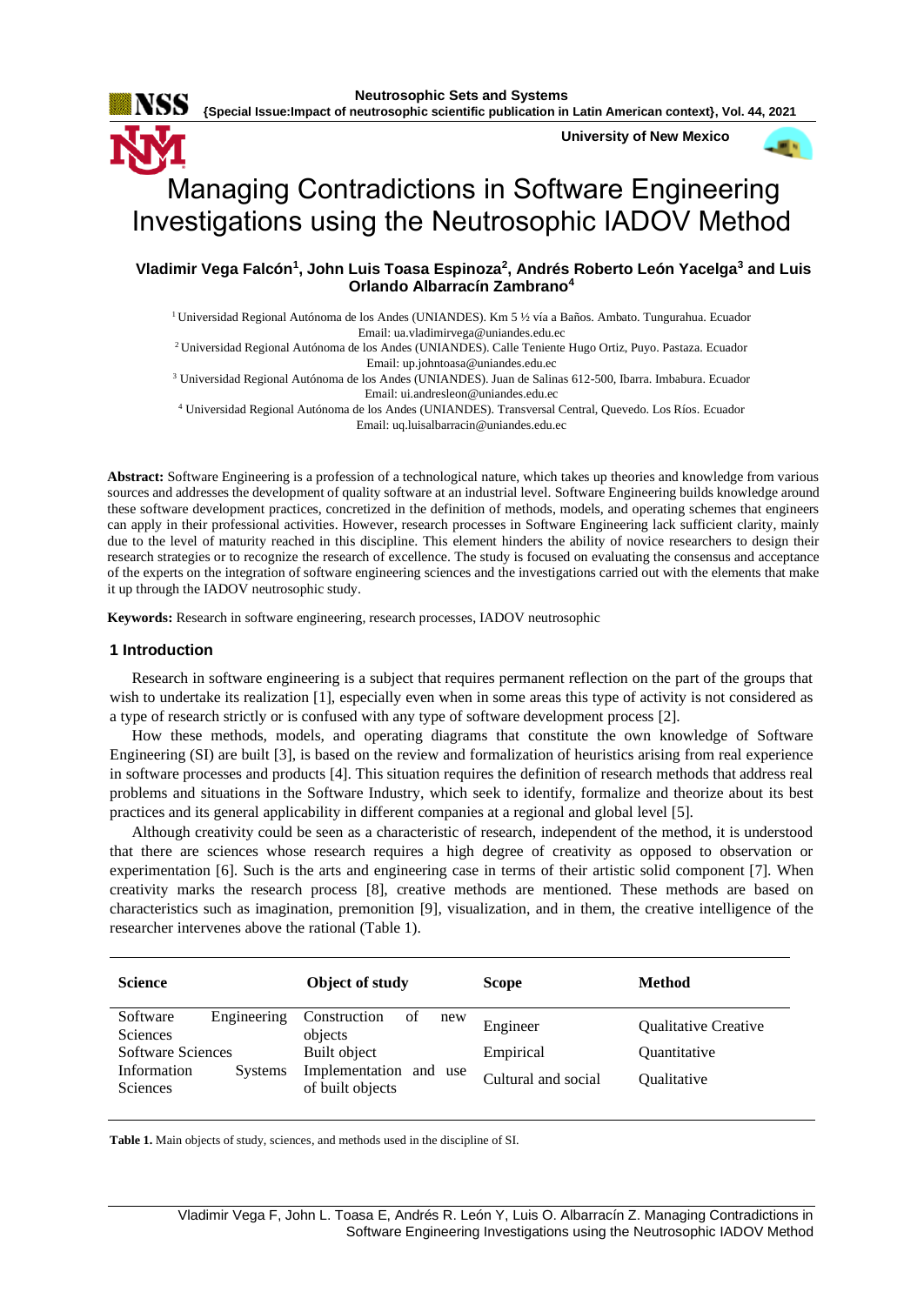For some time, differences have been observed between the knowledge generated in the academic and research fields [\[10\]](#page-6-9), and its real application in companies [\[9\]](#page-6-8). In many cases, problems and situations analyzed and solved at the investigative level still do not transcend the business level [\[11\]](#page-6-10).

One of the examples of this situation, and the need for adaptations of theory to practice, was raised by Jacobson when he established differences between method and process [\[12\]](#page-6-11). The method refers to the sequence of activities that allow achieving a specific development in the laboratory, this as such cannot be applied directly and without differences in all organizations [\[13\]](#page-6-12).

Due to its relatively short existence, SI (unlike other sciences: mathematics, chemistry, social sciences, etc.) does not have a consolidated research process that allows us to recognize that it is good to research within the field [\[14\]](#page-6-13) [\[1\]](#page-6-0). Most researchers in SI do not describe the research paradigm used or the standards by which the quality of the research developed is measured [\[15\]](#page-6-14). Although some attempts have been made to fill in this gap [\[13\]](#page-6-12), the results achieved have not been sufficient for the research community to reach a common position [\[16\]](#page-6-15).

Intending to raise scientific production in the SI area, researchers, especially newcomers and universities [\[12\]](#page-6-11), require research strategies and scientific writing following what is internationally accepted so that they can raise the quality of the research carried out [\[17\]](#page-6-16).

The main difference between science and engineering lies in their object of study; while science studies natural aspects to know "how things are", engineering tries to determine how "things should be" so that they make possible the development of new objects [\[18\]](#page-6-17). Science studies existing objects and phenomena while engineering focuses on how to create new objects [\[15\]](#page-6-14).

SI has a particular characteristic in terms of its object of study which, as previously expressed, consists of the methods for software development. Initially, the methods do not exist [\[19,](#page-6-18) [20\]](#page-6-19), "They are not natural things" and therefore cannot be studied following the paradigm of science and the engineering approach must be used to determine how "they should be" [\[21\]](#page-6-20). But once created, these methods become "natural" objects that can and should be analyzed following the paradigm of science. Perhaps in this particularity lies to a great extent the difficulty that the research community has had to agree on a research paradigm in IS to such an extent that this subject has become an area of research in itself [\[18\]](#page-6-17), [\[19\]](#page-6-18), [\[11\]](#page-6-10), [\[15\]](#page-6-14), [\[22\]](#page-6-21).

Regardless of the object of study or the method used, the research process in both science and engineering can be characterized by the type of question that is sought to be answered, the results that are offered in response to those questions, and the criteria used to evaluate the results [\[13,](#page-6-12) [23\]](#page-6-22). The conjunction of these characteristics determines the research strategy for each particular problem [\[11\]](#page-6-10).

To undertake the research tasks, the research groups must define a work strategy that allows combining academic work in the laboratory with real experiences of applying technology in companies in the software industry [\[3\]](#page-6-2).

The objective of this article is to evaluate the consensus and acceptance of experts on the integration of software engineering sciences and the research carried out with the elements that comprise it; to understand the use of software engineering research through the application of the neutrosophic IADOV method, as well as its advantages [\[24\]](#page-6-23). IADOV method stands out for the simplicity with which it can be applied to obtain the collective evaluation of experts on the subject at hand. Neutrosophy combined with the IADOV method allows to include the indeterminacy, contradiction, and ignorance of the evaluators, therefore, the results of the evaluation are more attached to the real knowledge of the specialists.

To evaluate the level of satisfaction of the experts with the methodology used, all of them with affinity to the subject were surveyed. The groups were made up of a total of 24, 15, and 21 experts respectively.

#### **2 Materials and methods**

To apply the neutrosophic IADOV technique, experts must rely on a linguistic evaluation system that shows the expert's opinion [\[25-28\]](#page-6-24). This system and its neutrosophic and numerical equivalents are shown in Table 2 [\[25\]](#page-6-24)[\[29\]](#page-7-0).

| Linguistic term                                       | <b>SVNN</b>                | <b>Scale</b> |
|-------------------------------------------------------|----------------------------|--------------|
| Clearly satisfied<br>More satisfied than dissatisfied | (1,0,0)<br>(1, 0.35, 0.35) | 2.3          |

Vladimir Vega F, John L. Toasa E, Andrés R. León Y, Luis O. Albarracín Z. Managing Contradictions in Software Engineering Investigations using the Neutrosophic IADOV Method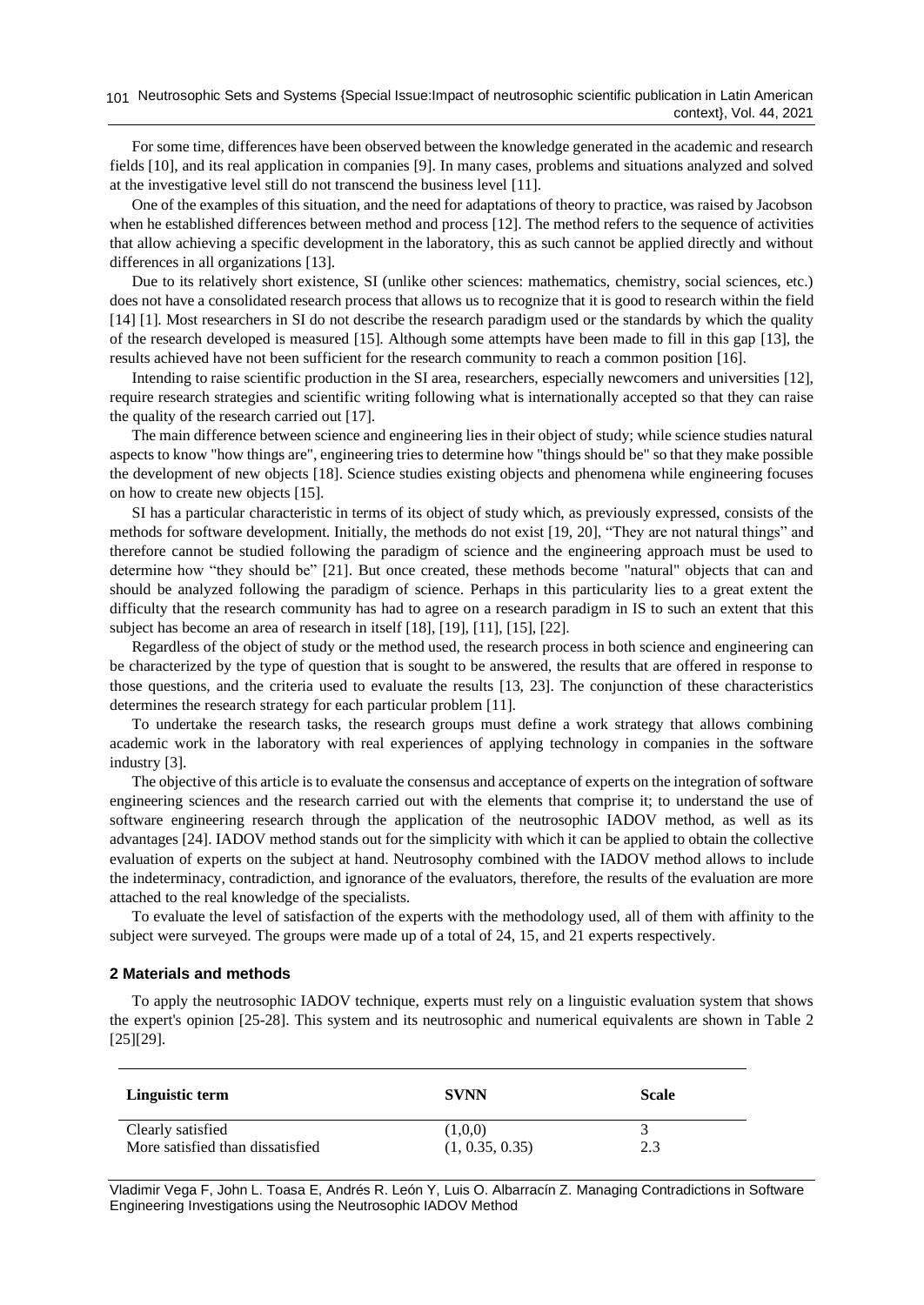Neutrosophic Sets and Systems {Special Issue:Impact of neutrosophic scientific publication in Latin American 102 context}, Vol. 44, 2021

| Undefined                                                                 |                                         | 1.5 |
|---------------------------------------------------------------------------|-----------------------------------------|-----|
| More dissatisfied than satisfied<br>Clearly dissatisfied<br>Contradictory | (0.35, 0.35, 1)<br>(0; 0; 1)<br>(1,0,1) |     |

**Table 2.** Evaluation system for experts. Linguistic terms are associated with their neutrosophic assessment and a score value

The term I in neutrosophy is interpreted as a unit of indeterminacy.

Another component of the method is the IADOV Logical Table, which assigns numerical values to three closed questions that are applied to the experts. If necessary, open questions can be applied in the surveys [\[30\]](#page-7-1).

| 1st question                                                      | Yes            |                   |   |            | I don't know   |                | <b>Not</b> |                   |   |
|-------------------------------------------------------------------|----------------|-------------------|---|------------|----------------|----------------|------------|-------------------|---|
| 2nd question                                                      | Yes            | don't Not<br>know |   | <b>Yes</b> | don't<br>know  | Not            | <b>Yes</b> | don't Not<br>know |   |
| 3rd question                                                      |                |                   |   |            |                |                |            |                   |   |
| It is a consolidated research process                             | 1              | 2                 | 6 | 2          | 2              | 6              | 6          | 6                 | 6 |
| It is a partially consolidated research<br>process                | $\overline{2}$ | 3                 | 3 | 2          | 3              | 3              | 6          | 3                 | 6 |
| It does not matter to me                                          | 3              | 3                 | 3 | 3          | 3              | 3              | 3          | 3                 | 3 |
| It is a less established research process<br>than it claims to be | 6              | 3                 | 6 | 3          | $\overline{4}$ | $\overline{4}$ | 3          | $\overline{4}$    | 4 |
| It is an unconsolidated research process                          | 6              | 6                 | 6 | 6          | $\overline{4}$ | $\overline{4}$ | 6          | $\overline{4}$    | 5 |
| I do not know what to say                                         | 2              | 3                 | 6 | 3          | 3              | 3              | 6          | 3                 | 4 |

**Table 3**. Derivation of IADOV's Logical box

To survey the level of satisfaction of the experts, the neutrosophic IADOV technique was used. This technique is based on the use of single value neutrosophic sets (SVNS) associated with linguistic variables or its ability to increase the interpretability in the recommendation models and the use of indeterminacy [\[31\]](#page-7-2) [\[32\]](#page-7-3).

The definition of SVNS is:

Let X be a universe of discourse. An SVNS A over X is an object of the form.

$$
A = \{ [x, u_a(x), r_a(x), v_a(x)] : \in X \} dA = \{ [x, u_a(x), r_a(x), v_a(x)] : \in X \} d \tag{1}
$$

Where:

$$
u_a(x): X \to [0,1], r_a(x): X \to [0,1] \ y \ v_a(x): X \to [0,1]
$$

With

 $0 \leq u_a(X), r_a(X), v_a(X) \leq 3, \forall x \in X$ 

For convenience, a Single Value Neutrosophic Number (SVNS) will be expressed as  $A =$  $(a, b, c)$ , where  $a, b, c \in [0, 1]$  and satisfies  $0 \le a + b + c \le 3$ .

Aggregation operators are used for finding a SVNS that describes several sets at the same time. One of these operators is the neutrosophic weighted average (WA), which is defined as follows [\[30\]](#page-7-1). Let the Neutrosophic Weighted Average Operator (WA) be calculated:  $\{A_1, A_2, ..., A_n\} \in SVNS(x)$ , where  $A_j =$  $(a_j, b_j, c_j)(j = 1, 2, ..., n),$ 

$$
WA\left(A_{1,}A_{2},...,A_{n}\right)=\sum\nolimits_{i=1}^{n}[w_{j},A_{i}]
$$
\n(2)

Where:

Vladimir Vega F, John L. Toasa E, Andrés R. León Y, Luis O. Albarracín Z. Managing Contradictions in Software Engineering Investigations using the Neutrosophic IADOV Method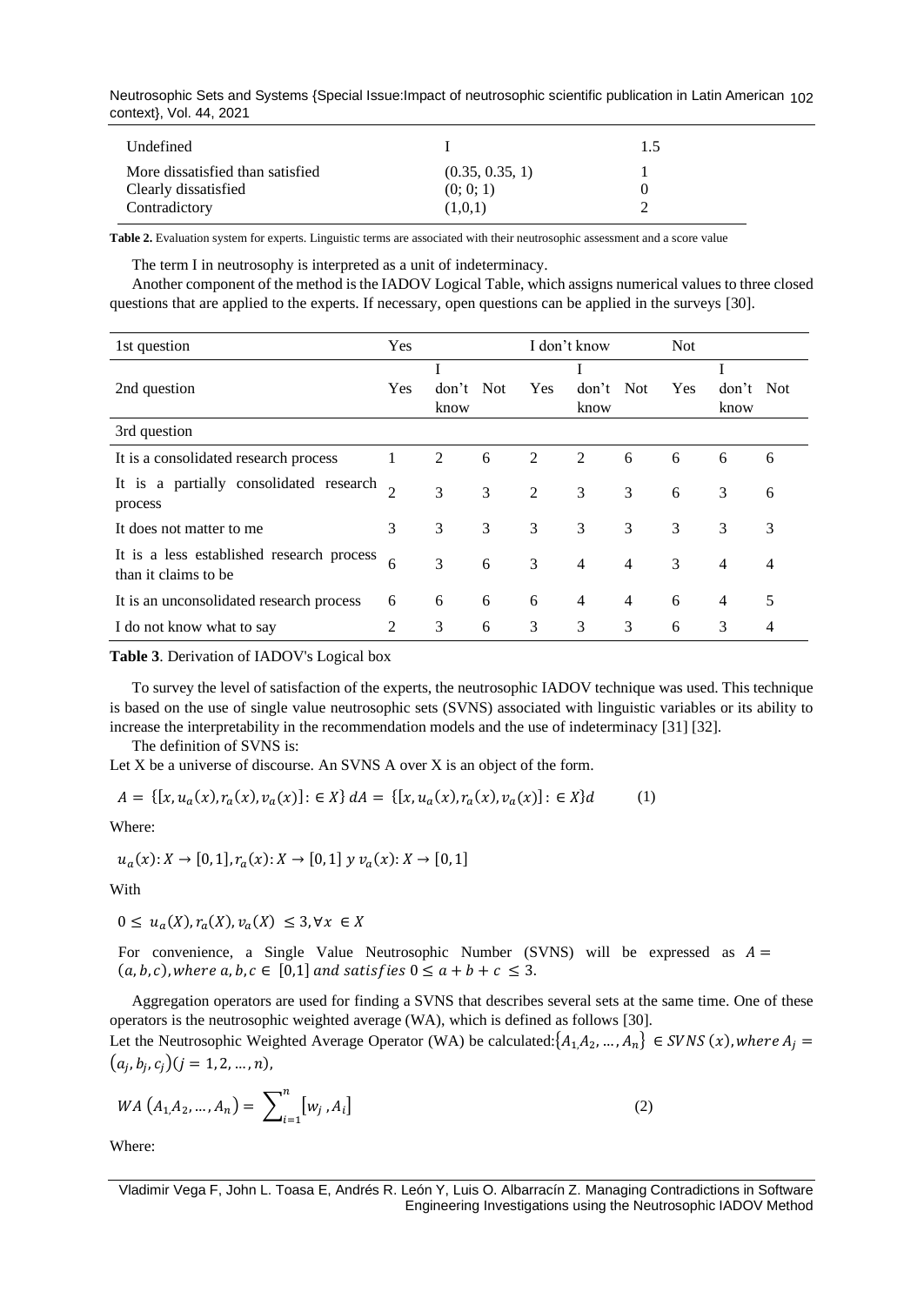$$
WA (w_1, w_2, ..., w_n) = \sum_{i=1}^{n} [w_j, A_i] \text{ is the vector } A_j \text{ (j = 1,2, ..., n) such that } w_n
$$
  
 
$$
\in [0,1] \text{ y } \sum_{j=1}^{n} w_j = 1
$$

De-neutrosophication of this set so that a single value is obtained, a scoring function is generally used [\[33\]](#page-7-4).

Let  $A = (a, b, c)$ , the scoring function S of an SVNS, based on the indeterminate degree of membership and the false membership degree, is defined by the following equation:

 $S(A) = 2 + a-b-c$  (3)

For the use of an SVNS to measure individual satisfaction, this value must be associated with a linguistic variable [\[25\]](#page-6-24). Therefore, the scales shown in table 2 were specified and the corresponding score was calculated using  $(3)$ 

For cases in which the evaluation corresponds to indeterminacy (not defined) (I), a process was developed.

$$
\lambda([a_1, a_2]) = \frac{a_1 + a_2}{2} \tag{4}
$$

To calculate the Global Satisfaction Index of Respondents (GSI), the aggregation operator WA (2) was used, taking into account the scoring values and that all respondents have the same weight, so that  $w_i = \frac{1}{n}$  $\boldsymbol{n}$ 

The instrument designed for the application of the survey was a questionnaire with five questions, three of which are closed (1, 3, and 5) and two are open (2 and 4). The three closed questions were related through the "IADOV logical table", which is presented in Table 3 [\[31\]](#page-7-2) [\[26\]](#page-7-5).

The algorithm used for the application of the neutrosophic IADOV technique:

- 1. Once the questionnaire is applied, the corresponding value (from 1 to 6) for the satisfaction classification of the surveyed experts is found in the IADOV logical table of three entries. [\[26\]](#page-7-5).
- 2. The linguistic variable, the SVNS, and the score according to table 2 correspond to this value.
- 3. The score value of each respondent is used to calculate the group satisfaction index (GSI) from the aggregation of all scores using the aggregation operator formula WA (2).
- 4. The GSI is interpreted from the location of the value in the graph of figure 1.





The two open questions allowed to complete the assessment of the level of satisfaction of the students with the applied methodology:

- 1. Do you think that the integration of software engineering research will improve the proposed results in the software industry? (question 1 of the questionnaire)
- 2. Do you consider that the scope and guidelines of software engineering investigations should be developed? (question 4 of the questionnaire)

Vladimir Vega F, John L. Toasa E, Andrés R. León Y, Luis O. Albarracín Z. Managing Contradictions in Software Engineering Investigations using the Neutrosophic IADOV Method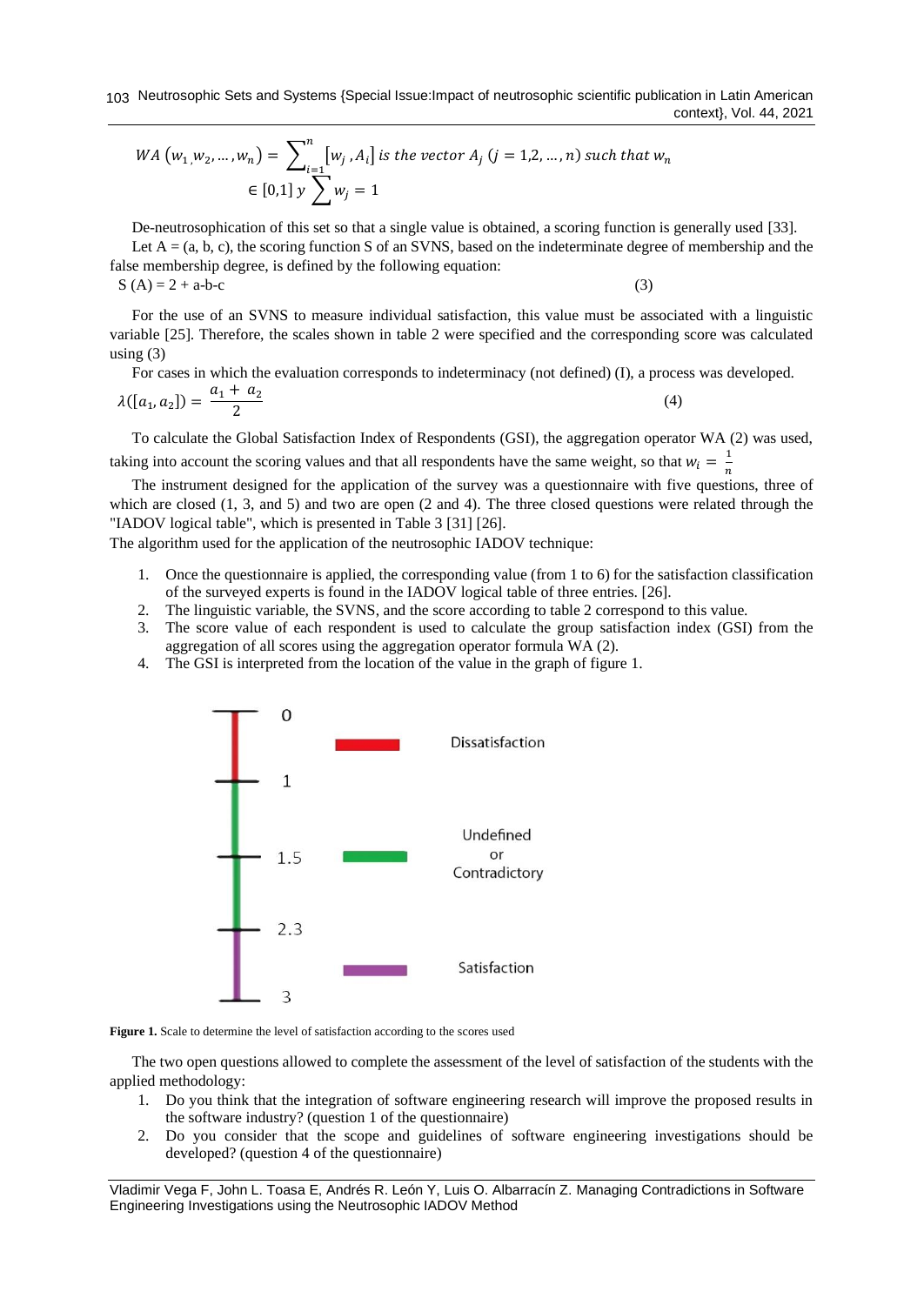Neutrosophic Sets and Systems {Special Issue:Impact of neutrosophic scientific publication in Latin American 104 context}, Vol. 44, 2021

- 3. What is your judgment about the software engineering research method? (question 5 of the questionnaire)
- 4. How do you think you could develop this technique? (question 2 of the questionnaire)
- 5. How about the new science and its applications? (question 3 of the questionnaire)

#### **3 Results**

From the application of the survey to the three groups of experts, the results were obtained in terms of the individual satisfaction levels shown in Figure 2.



#### **Figure 2:** Individual satisfaction levels by group

Positive satisfaction levels can be seen in the sciences of the SI, with a predominance of the Software Sciences in all three groups. However, experts are observed with dissatisfaction especially in the integration of research of Software Sciences and the Information Systems Sciences. Indeterminate and contradictory positions were also found, although scarce.

The calculations of the GSI according to the frequency of observation and the indices of individual satisfaction of the designed categories and their corresponding scores are shown in tables 4, 5, and 6, for each group respectively.

| Linguistic term                                                                                              | <b>SVNU</b>     | <b>Punctuation</b><br><b>Frequency</b> |     | $F * S$  | $(F * S) / n$ |  |  |
|--------------------------------------------------------------------------------------------------------------|-----------------|----------------------------------------|-----|----------|---------------|--|--|
|                                                                                                              |                 | (S)                                    | (F) |          |               |  |  |
| Clearly satisfied                                                                                            | (1,0,0)         | 3                                      | 21  | 63       | 1.05          |  |  |
| More satisfied than dissatisfied                                                                             | (1, 0.35, 0.35) | 2.3                                    | 16  | 36.8     | 0.61          |  |  |
| Undefined                                                                                                    |                 | 1.5                                    | 8   | 12       | 0.20          |  |  |
| More dissatisfied than satisfied                                                                             | (0.35, 0.35, 1) | 1                                      | 8   | 8        | 0.13          |  |  |
| Clearly dissatisfied                                                                                         | (0; 0; 1)       | 0                                      |     | $\Omega$ | 0.00          |  |  |
| Contradictory                                                                                                | (1,0,1)         | 2                                      | 6   | 12       | 0.20          |  |  |
| Group Satisfaction Index                                                                                     |                 |                                        |     |          | 2.20          |  |  |
| <b>Table 4:</b> Calculation of the Group Satisfaction Index (ISG) of the Software Engineering Sciences group |                 |                                        |     |          |               |  |  |

| Linguistic term   | <b>SVNU</b> | <b>Punctuation</b><br>Frequency |     | $F * S$ | $(F * S) / n$ |
|-------------------|-------------|---------------------------------|-----|---------|---------------|
|                   |             | (S)                             | .F) |         |               |
| Clearly satisfied | (1,0,0)     |                                 | 35  | 105     | 1.75          |

Vladimir Vega F, John L. Toasa E, Andrés R. León Y, Luis O. Albarracín Z. Managing Contradictions in Software Engineering Investigations using the Neutrosophic IADOV Method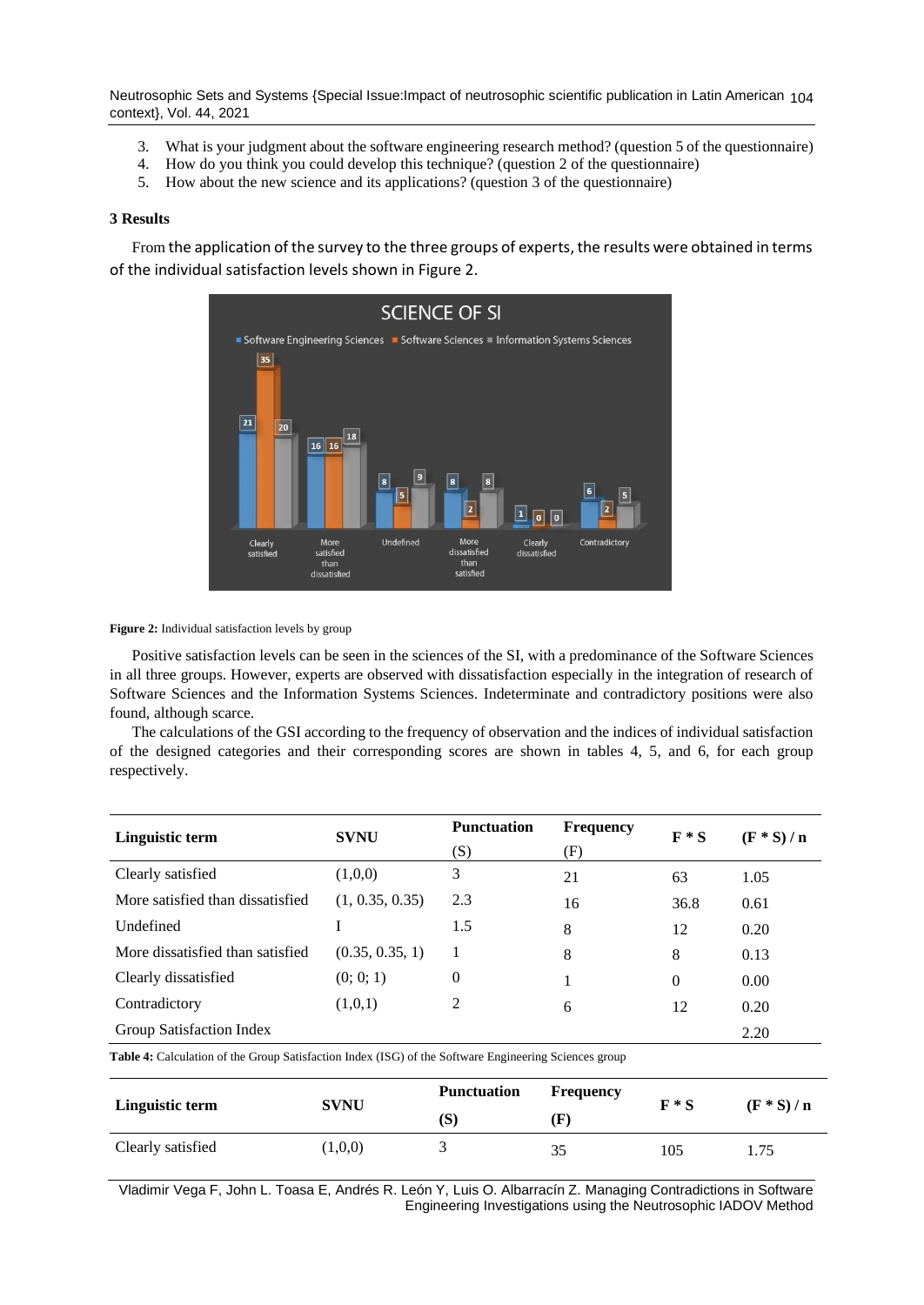| 105 Neutrosophic Sets and Systems {Special Issue: Impact of neutrosophic scientific publication in Latin American |  |                         |  |
|-------------------------------------------------------------------------------------------------------------------|--|-------------------------|--|
|                                                                                                                   |  | context}, Vol. 44, 2021 |  |

| More satisfied than dissatisfied $(1, 0.35, 0.35)$ |           | 2.5      | 16             | 40  | 0.67 |
|----------------------------------------------------|-----------|----------|----------------|-----|------|
| Undefined                                          |           | 1.5      | 5              | 7.5 | 0.13 |
| More dissatisfied than satisfied $(0.35, 0.35, 1)$ |           |          | 2              | 2   | 0.03 |
| Clearly dissatisfied                               | (0; 0; 1) | $\theta$ | $\Omega$       | 0   | 0.00 |
| Contradictory                                      | (1,0,1)   |          | $\mathfrak{D}$ | 4   | 0.07 |
| Group Satisfaction Index                           |           |          |                |     | 2.64 |

**Table 5:** Calculation of the Group Satisfaction Index (GSI) of the Software Sciences group

|                                  | <b>SVNU</b>     | <b>Punctuation</b> | <b>Frequency</b> | $F * S$  | $(F * S) / n$ |
|----------------------------------|-----------------|--------------------|------------------|----------|---------------|
| Linguistic term                  |                 | (S)                | (F)              |          |               |
| Clearly satisfied                | (1,0,0)         | 3                  | 20               | 60       | 1.00          |
| More satisfied than dissatisfied | (1, 0.35, 0.35) | 2.5                | 18               | 4.5      | 0.75          |
| Undefined                        |                 | 1.5                | 9                | 13.5     | 0.23          |
| More dissatisfied than satisfied | (0.35, 0.35, 1) | 1                  | 8                | 8        | 0.13          |
| Clearly dissatisfied             | (0; 0; 1)       | $\theta$           | $\theta$         | $\Omega$ | 0.00          |
| Contradictory                    | (1,0,1)         | 2                  | 5                | 10       | 0.17          |
| Group Satisfaction Index         |                 |                    |                  | 2.27     |               |

**Table 6:** Calculation of the Group Satisfaction Index (GSI) of the Information Systems Sciences (IS) group

Of the three groups, only the GSI from the Software Sciences group is greater than 2.30, so it is established that the experts agree on the integration of software engineering research as a consolidated investigation process of the SI.

For the Software Engineering Sciences and SI Sciences groups, there is a level of indeterminacy or contradiction among the experts on the interrelation and research of the SI Sciences.

These results obtained from the satisfaction of the experts about the Software Sciences with the IADOV technique were reaffirmed with the answers of the experts to the open questions. Among the most frequent opinions stand out the contradictions of the SI sciences as a consolidated research process, for Software Sciences, but they can help the current researchers' analysis and serve as a guide for the improvement of their research strategies by providing elements of comparison with the research strategies developed in similar studies.

It is noteworthy that there is a long way to go to lay the foundations of this new Science of SI. This requires, in turn, an adapted Philosophy of Science [\[34\]](#page-7-6), a Philosophy of Software Engineering, to be built through close collaboration between Software Engineers and Philosophers of Science.

# **Conclusions**

Based on the results obtained, we reached the following conclusions:

- In this study, knowledge in SI establishes three scientific domains related to this discipline. These domains are called: SI Sciences when the object of study does not exist except in the mind of the researcher and the research process consists precisely in the creation of the same method. Software Sciences, when the object of study is any object previously created in a research process in the Sciences of the SI [\[14,](#page-6-13) [15\]](#page-6-14); Information Systems Sciences if the object of study focuses on the process of implementation and use of the aforementioned objects. Given the object of study of Software Engineering Sciences, it has been concluded that the research methods that are best adapted to this type of problem are qualitative and creative.
- The application of the neutrosophic IADOV technique allows experts to represent indeterminacy as part of their knowledge and complementary evaluations, based on the linguistic terms presented in the questionnaire. It is an instrument of great value for the study of satisfaction - dissatisfaction of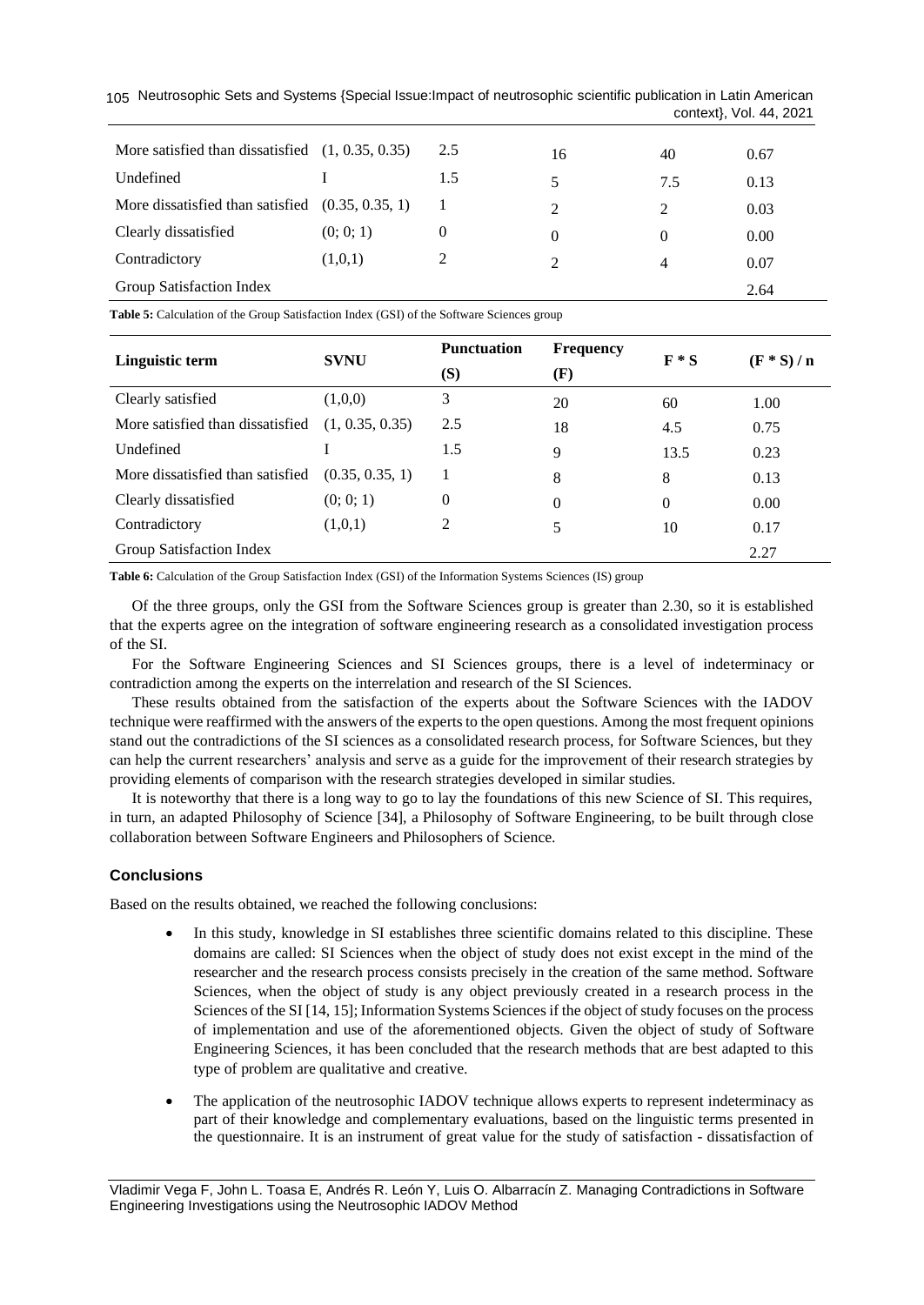Neutrosophic Sets and Systems {Special Issue:Impact of neutrosophic scientific publication in Latin American 106 context}, Vol. 44, 2021

> the experts when evaluating the investigations of Software Engineering Sciences. However, a more in-depth study of Software Engineering research would allow integration with its counterparts.

• The results obtained can help the current researchers' analysis and serve as a guide for the improvement of their SI research strategies by providing elements of comparison with the research strategies developed in similar studies.

## **References**

- <span id="page-6-0"></span>[1] R. B. Standler. (2002). *Creativity in Science and Engineering*. Available:<http://www.rbs0.com/create.htm>
- <span id="page-6-1"></span>[2] J. Aracil, *. Máquinas, sistemas y modelos. Un ensayo sobre sistemática*, TECNOS, S.A ed. Madrid, 1986.
- <span id="page-6-2"></span>[3] K. B. A. (1996) Evaluating software engineering methods and tool, ACM SIGSOFT Software Engineering Note. 11-15.
- <span id="page-6-3"></span>[4] M. Bunge, *La Investigación Científica*, Ariel ed. S.A. Barcelona, 1976.
- <span id="page-6-4"></span>[5] M. Bunge, *Epistemología*, Ariel S.A ed. Barcelona, 1985.
- <span id="page-6-5"></span>[6] R. Pressman, *Software Engineering: a practicioner's approach", McGrawHill, USA*, 1998.
- <span id="page-6-6"></span>[7] S. L. Pfleeger, *Software Engineering: theory and practice",* , second edition, Prentice-Hall ed. USA, 2001.
- <span id="page-6-7"></span>[8] C. Seaman and R. Conradi, "Qualitative Methods in Software Engineering Research," presented at the Conferencia ISERN, 2000.
- <span id="page-6-8"></span>[9] D. Khazanchi and B. E. Munkvold, *Is Information Systems a Science? En: Information Systems- The Next Generation*, 1998.
- <span id="page-6-9"></span>[10] D. G. Gregg, U. R. Kulkarni, and A. S. Vinzé. (2001) Understanding the Philosophical Underpinnings of Software Engineering Research in Information Systems. *Information Systems Frontiers, 3:2*. 169-183.
- <span id="page-6-10"></span>[11] V. Basili. (1993) The experimental paradigm in software engineering en Rombach, D., Basili, V., Selby, R. Experimental Software Engineering Issues: Critical Assessment and Future Directives. Proceedings of Dagstuhl-Workshop. *Springer-Verlag*.
- <span id="page-6-11"></span>[12] I. Jacobson, "Object Oriented Software Engineering: A Use Case Driven approach.Addison-Wesley," 1992.
- <span id="page-6-12"></span>[13] M. Shaw, "Writing Good Software Engineering Research Papers," presented at the Minitutorial. Internacional Conference on Software Engineering, ICSE 2003, 2003.
- <span id="page-6-13"></span>[14] F. J. Galan and J. M. Cañete. (2002). *¿Qué se entiende en España por Investigación en Ingeniería de Software? En MIFISIS 2002. I Workshop sobre Métodos de Investigación y Fundamentos Filosóficos en Ingeniería del Software y Sistemas de Información.Universidad Rey Juan Carlos.* Available: <http://kybele.escet.urjc.es/MIFISIS/Articulos/Art09.pdf>
- <span id="page-6-14"></span>[15] J. Chavarriaga. (2003) La Ingeniería de Software como profesión tecnológica: Implicaciones en la investigación. Métodos de Investigación y Fundamentos Filosóficos en Ingeniería del Software y Sistemas de Información. *Madrid: Universidad Rey Juan Carlos*. 162 -178.
- <span id="page-6-15"></span>[16] J. Rodríguez, A. Muñoz, and H. José, "La Buena Administración en la Contratación Pública: Mención Especial a la Fase de Ejecución del Contrato.," *Revista del gabinete jurídico de Castilla - La mancha,* vol. 1 (1), pp. 35-62, 2019.
- <span id="page-6-16"></span>[17] D. Parnas. (1998) Successful Software Engineering Research". . *Software Engineering Notes*. 64-68.
- <span id="page-6-17"></span>[18] E. Marcos. (2002). *Investigación en Ingeniería de Software vs. Desarrollo de Software en MIFISIS 2002. I Workshop sobre Métodos de Investigación y Fundamentos Filosóficos en Ingeniería del Software y Sistemas de Información. Universidad Rey Juan Carlos.* Available[: http://kybele.escet.urjc.es/MIFISIS/Articulos/Art11.pdf](http://kybele.escet.urjc.es/MIFISIS/Articulos/Art11.pdf)
- <span id="page-6-18"></span>[19] A. Finkelstein and J. Kramer. (2002). *Software Engineering: a roadmap en Finkelstein, A. (editor) Proceedings of the Conference on The Future of Software Engineering. ACM Press*. Available: <http://www.softwaresystems.org/front.html>
- <span id="page-6-19"></span>[20] P. Dewayne, A. Porter, and L. Votta. (2002). *Empirical Studies of Software Engineering: A roadmap. en Finkelstein, A. (editor) Proceedings of the Conference on The Future of Software Engineering. ACM Press*. Available:<http://www.softwaresystems.org/front.html>
- <span id="page-6-20"></span>[21] F. J. Campos. (2002). *Reingeniería de la Metodología en MIFISIS 2002. En MIFISIS 2002. I Workshop sobre Métodos de Investigación y Fundamentos Filosóficos en Ingeniería del Software y Sistemas de Información*. Available:<http://kybele.escet.urjc.es/MIFISIS/Articulos/Art10.pdf>
- <span id="page-6-21"></span>[22] R. L. Glass, Vessey, I. y and V. Ramesh. (2001) Research in software engineering: an analysis of the literature. En: Information and Software Technology Ed. *Elsevier Science B.V. N.44*. 169-183.
- <span id="page-6-22"></span>[23] SWEBOK. (2001). *Guide to the Software Engineering Body of Knowledge. IEEE Computer Society y ACM Software Engineering Coordinating Committee,* . Available:<http://www.swebok.org/>
- <span id="page-6-23"></span>[24] R. B. Johnson, K. Booch. G. Cook, W. Gabriel, R. Wirfs-Brock, R. *How to get a Paper Accepted at OOPSLA.*  Panel. OOPSLA'93. Available: [. http://www.acm.org/sigs/sigplan/oopsla/oopsla96/how93.html](http://www.acm.org/sigs/sigplan/oopsla/oopsla96/how93.html)
- <span id="page-6-24"></span>[25] M. Leyva Vázquez and F. Smarandache, *Neutrosofía: Nuevos avances en el tratamiento de la incertidumbre*. Bruselas: Pons, 2018.

Vladimir Vega F, John L. Toasa E, Andrés R. León Y, Luis O. Albarracín Z. Managing Contradictions in Software Engineering Investigations using the Neutrosophic IADOV Method